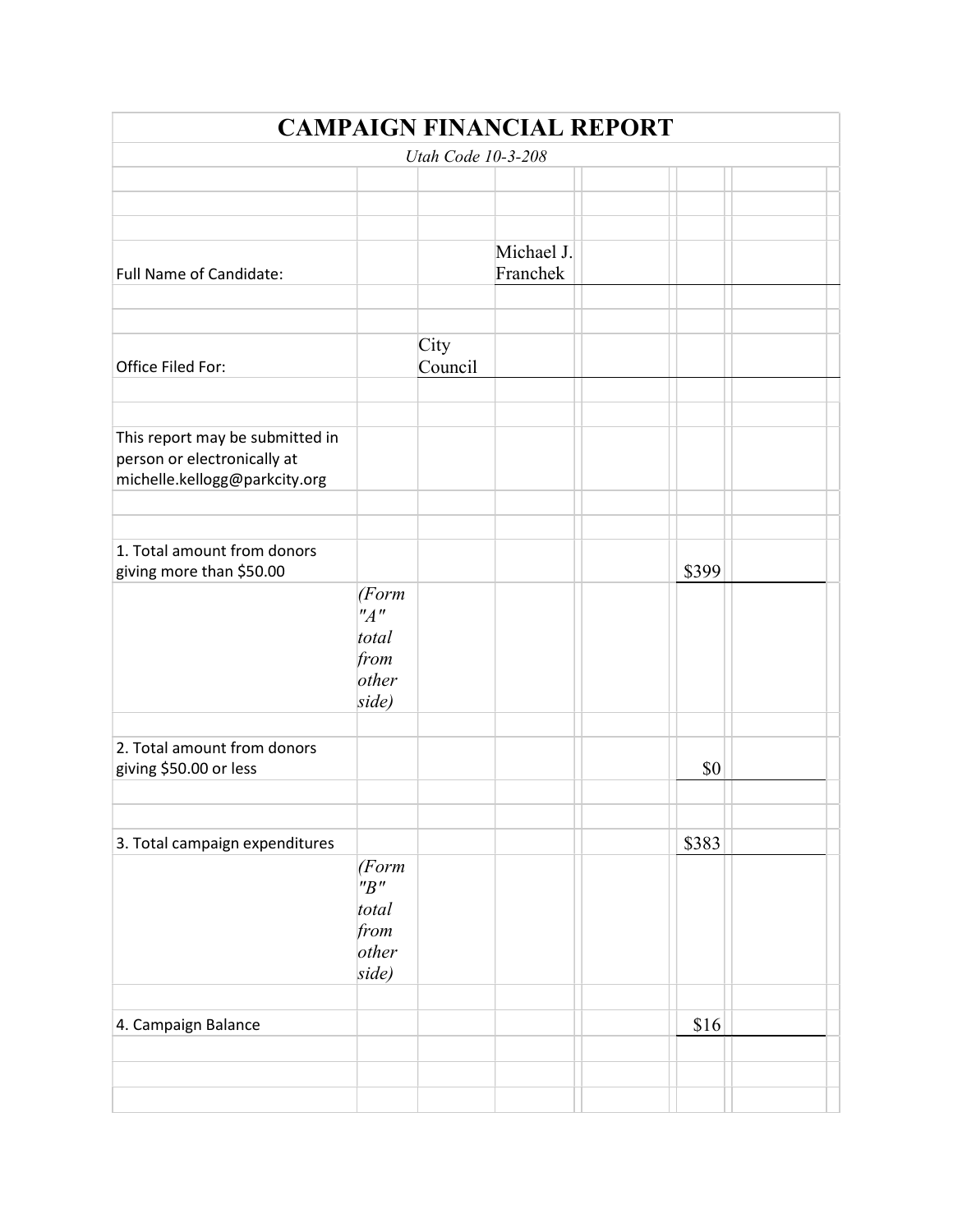| I understand that this document   |  |  |        |  |
|-----------------------------------|--|--|--------|--|
| is an official government record  |  |  |        |  |
| to be filed with the Park City    |  |  |        |  |
| Recorder. As such I herby certify |  |  |        |  |
| under oath, that the foregoing    |  |  |        |  |
| information is true and correct.  |  |  |        |  |
| I further understand that         |  |  |        |  |
| including any false or forged     |  |  |        |  |
| information or documents or       |  |  |        |  |
| making any                        |  |  |        |  |
| written false or inconsistent     |  |  |        |  |
| statement will subject me to      |  |  |        |  |
| criminal penalties under          |  |  |        |  |
| Title 76, Chapter 8 of the Utah   |  |  |        |  |
| Code.                             |  |  |        |  |
|                                   |  |  |        |  |
| Michael J Franchek                |  |  | 8.2.21 |  |
| Candidate Signature               |  |  | Date   |  |
|                                   |  |  |        |  |
|                                   |  |  |        |  |
|                                   |  |  |        |  |
|                                   |  |  |        |  |
|                                   |  |  |        |  |
|                                   |  |  |        |  |
|                                   |  |  |        |  |
|                                   |  |  |        |  |

| <b>ITEMIZED CONTRIBUTION REPORT (Form "A")</b> |  |                        |  |                                      |                           |  |  |
|------------------------------------------------|--|------------------------|--|--------------------------------------|---------------------------|--|--|
| Date Received                                  |  | Name of<br>Contributor |  | <b>Mailing Address</b><br>& Zip Code | Amount of<br>Contribution |  |  |
| 6.1.21                                         |  | Michael<br>Franchek    |  | PO Box<br>682822<br>PC, 84060        | \$99.00                   |  |  |
| 6.29.21                                        |  | Michael<br>Franchek    |  | PO Box<br>682822<br>PC, 84060        | \$300                     |  |  |
|                                                |  |                        |  |                                      |                           |  |  |
|                                                |  |                        |  |                                      |                           |  |  |